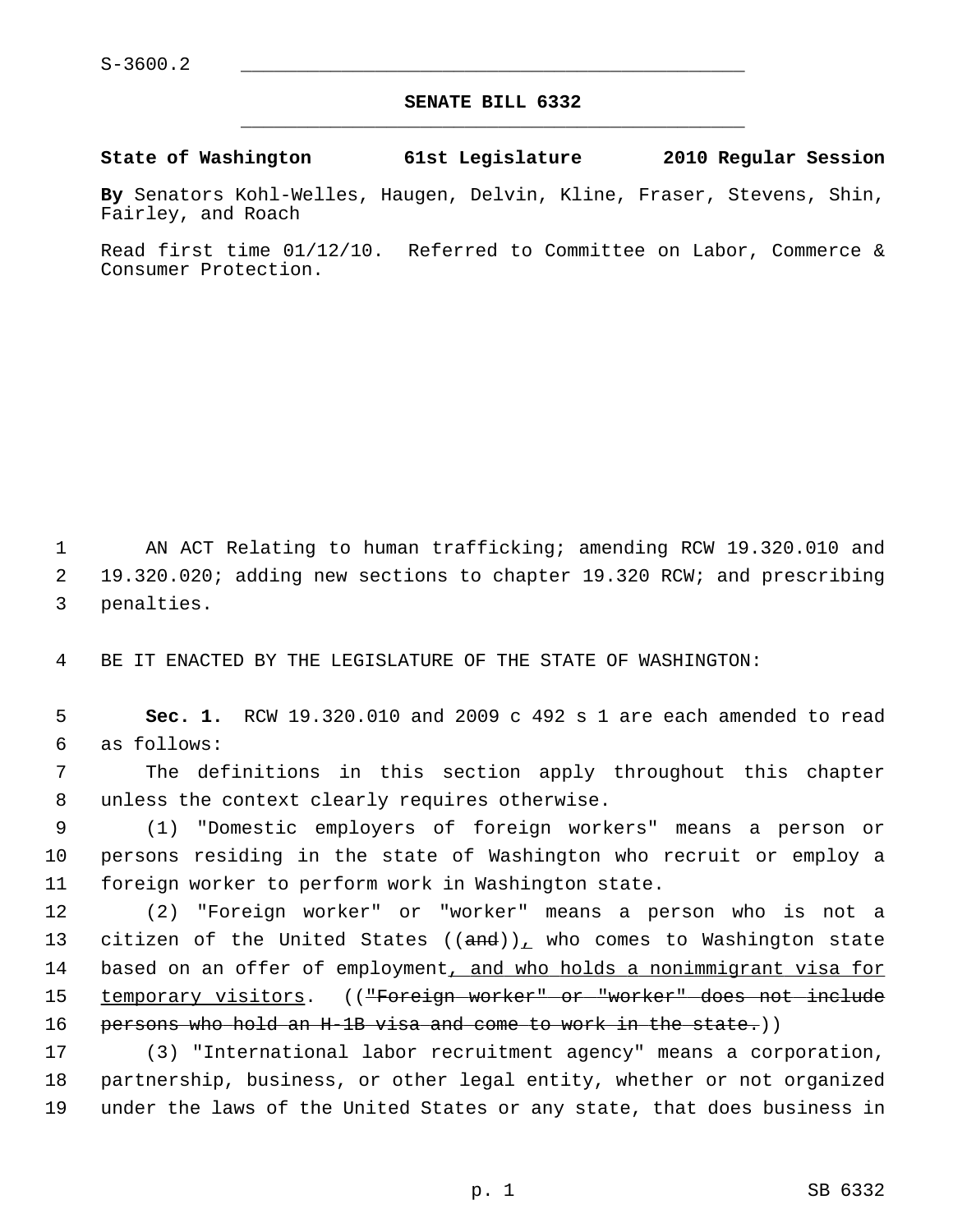1 the United States and offers Washington state entities engaged in the 2 employment or recruitment of foreign workers, employment referral 3 services involving citizens of a foreign country or countries by acting 4 as an intermediary between these foreign workers and Washington 5 employers.

 6 **Sec. 2.** RCW 19.320.020 and 2009 c 492 s 2 are each amended to read 7 as follows:

 8 (1) Except as provided in subsection (4) of this section, domestic 9 employers of foreign workers and international labor recruitment 10 agencies must provide a disclosure statement as described in this 11 section to foreign workers who have been referred to or hired by a 12 Washington employer.

13 (2) The disclosure statement must:

14 (a) Be provided in English or, if the worker is not fluent or 15 literate in English, another language that is understood by the worker;

16 (b) State that the worker may be considered an employee under the 17 laws of the state of Washington and is subject to state worker health 18 and safety laws and may be eligible for workers' compensation insurance 19 and unemployment insurance;

20 (c) State that the worker may be subject to both state and federal 21 laws governing overtime and work hours, including the minimum wage act 22 under chapter 49.46 RCW;

23 (d) Include an itemized listing of any deductions the employer 24 intends to make from the worker's pay for food and housing;

25 (e) Include an itemized listing of the international labor 26 recruitment agency's fees;

27 (f) State that the worker has the right to control over his or her 28 travel and labor documents, including his or her visa, at all times and 29 that the employer may not require the employee to surrender those 30 documents to the employer or to the international labor recruitment 31 agency while the employee is working in the United States, except as 32 otherwise required by law or regulation or for use as supporting 33 documentation in visa applications;

34 (g) Include a list of services or a hot line a worker may contact 35 if he or she thinks that he or she may be a victim of trafficking.

36 (3) The department of labor and industries may create a model 37 disclosure form and post the model form on its web site so that